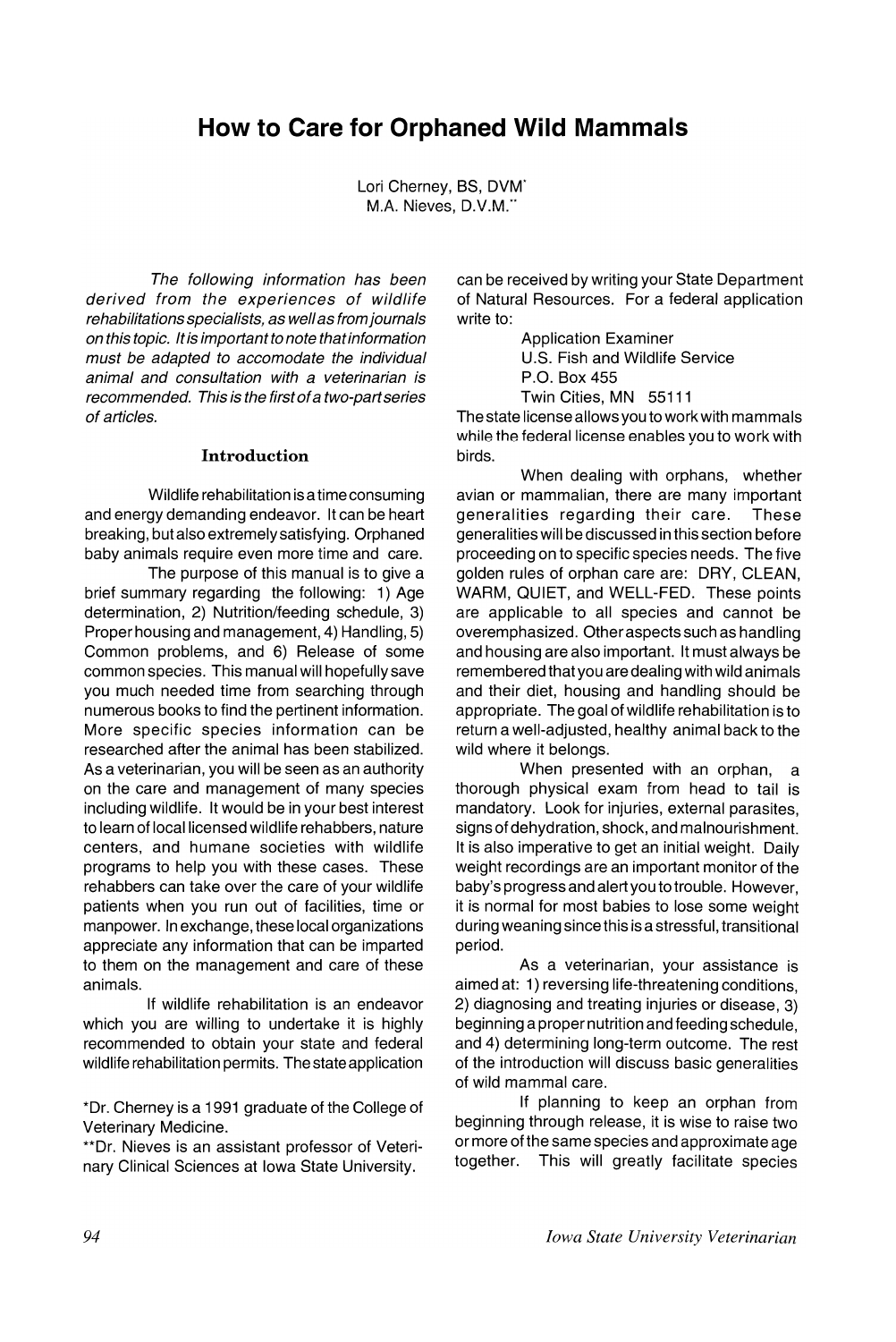recognition, proper play and feeding behavior and adaptation to life in the wild.

A common presentation to the rehabilitator is a hypothermic baby. This is a life threatening condition and must be corrected. Methods for warming the baby include:

1) immersing in warm 112-115°F water-don't overdo and dry off completely afterwards. Towel dry mammals and blow dry birds with warm air.

- 2) place in small container with hot water bottle
- 3) well insulated heating pads
- 4) incubator
- 5) infrared lamps

It is important to raise the body temperature to normal before feeding in initiated.

It should be assumed that some degree of dehydration is present in all orphan babies brought to you. The signs of dehydration are the same as in other small animals (i.e. dogs, cats). This can be corrected with subcutaneous, intravenous, oral, or intraperitoneal fluids. It is necessary to supply maintenance as well as replacement fluids to patients with moderate to severe dehydration. Lactated Ringers Solution is the preferred fluid in most cases. In cases of anorexia with vomiting (alkalosis) choosing Saline or Ringers + KCI (20 mEq/L) is the best choice. Ringers or Saline should also be used in cases of severe anemia with compensatory hyperventilation (mildly alkalotic). With mammal orphans that appear normal or slightly dehydrated, an oral (electrolyte) rehydrating formula such as Pedialyte, Lactated Ringers Solution, Gatorade, boiled Coca-Cola, or a homemade rehydrating solution (1 quart warm water, 3 tsp. sugar, and 1 tsp. table salt), should be used for the first 2-3 feedings at 10-20 ml/kg. The normal formula should be diluted to 25% concentration for next few feedings, followed by dilution of 50% concentration, then 75% concentration and finally full formula within 24-48 hours. This will allow time for an inactive gastrointestinal tract to become functional again especially in the cases of malnourished or starved animals.

Another common presentation is a parasite infested baby. These must be removed. Remove as many as possible manually and then apply an insecticide which is labeled safe for use on kittens.

There are many general feeding recommendations for orphan mammals. Some rules of thumb include, make only enough formula

for one day at a time and heat up only the amount that will be used per feeding. Refrigerate the rest of formula between feedings. Throw away all unused formula at the end of the day and keep all feeding utensils scrupulously clean. Sanitation is very important, therefore, washing hands prior to feeding, cleaning spilled food from the baby after feeding, and soaking utensils in Nolvasan are a necessity. Warm formula temperature to body temperature and feed slowly or at baby's own speed to avoid aspiration. The baby must feel secure so hold itfirmly but gently. Do not overfeed. When the baby stops eating on its own, discontinue feeding. Overfeeding can cause diarrhea. Another important point is that all mammal infants with closed eyes must be manually stimulated to urinate and defecate. This should be done after every feeding with a soft towel, tissue, cottonball or Q-tip moistened with warm water. Babies should be weighed daiiy and the information recorded as a way of monitoring their progress.

Other generalities include criteria for outside caging. These include:

- 1) protection from harsh elements
- 2) proper air circulation
- 3) private nest area with suitable nesting material
- 4) natural accessories such as branches, logs, sod, etc.
- 5) design that allows easy and frequent cleaning.

Criteria for release and release areas must also be considered. Before an animal is suitable for release it must be:

- 1) acclimated to outdoor living
- 2) accustomed to natural foods and know how and where to find it
- 3) physically fit and well conditioned

4) wary of humans

- A release area should include:
	- 1) natural habitat with others of same species present
	- 2) abundance of natural foods
	- 3) water source
	- 4) absence of humans and pets

This introduction has hopefully given you some basic information on how to start a successful wildlife rehabilitation program. Once the decision to undertake the care of an orphan animal has been made it is your responsibility to do what is best for that individual. With basic knowledge, useful hints, and a lot of caring you will be able to help many needy animals.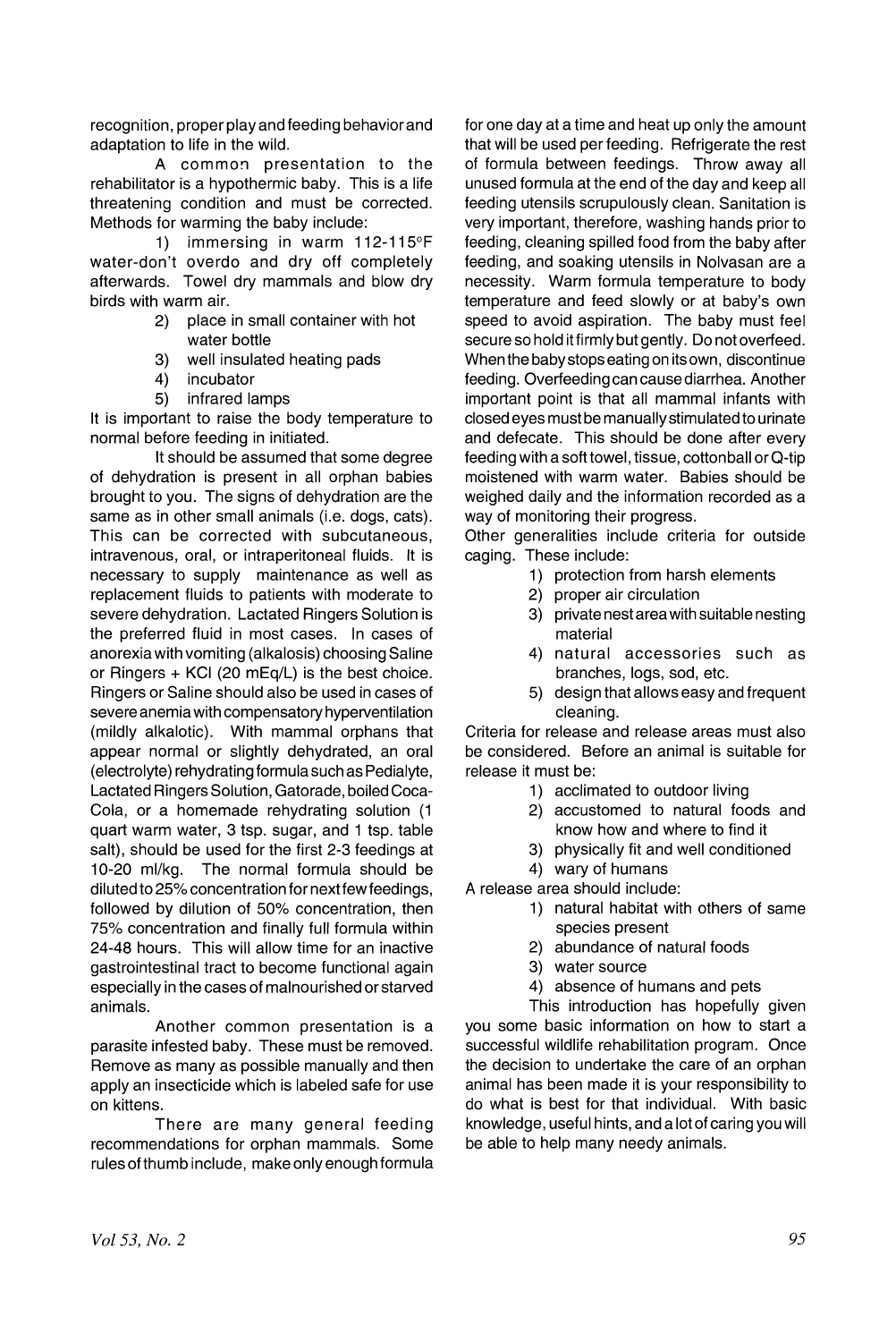# COTTONTAIL RABBITS

# Age Determination

| birth:       | naked, eyes closed, ears flat against head, are 3-4" long when<br>stretched out and weight close to one ounce (28-30 grams). |  |
|--------------|------------------------------------------------------------------------------------------------------------------------------|--|
| 1 week:      | full hair coat.                                                                                                              |  |
| $6-10$ days: | eves open.                                                                                                                   |  |
| 2 weeks:     | begin to leave the nest and nibble on solid food.                                                                            |  |
| 3-4 weeks:   | on their own - should be 4 or more inches long from tip of the nose                                                          |  |
|              | to the tail in a hunched up sitting position.                                                                                |  |

#### Nutrition/Feeding Schedule

There are many formulas which have been used in raising baby rabbits. It should be  $u$ nderstood that raising baby rabbits successfully is an extremely rare occurrence. Diarrhea is a major problem and can be caused by too concentrated a formula or bacterial overgrowth within the baby rabbit's normally sterile gut. It is recommended that if diarrhea occurs to dilute the concentration of the formula until the diarrhea clears up. Introducing solid food as soon as their eyes open is another important step to take in increasing their chances of survival. The sooner they wean from formula, the fewer problems that should develop. A recommended procedure to help keep a baby rabbit's gut sterile and thereby prevent diarrhea is to administer an antibiotic in the formula. This is done by adding Bactrim (Roche) BID for 5-7 days at a dosage rate of .02 ml per 50 grams of body weight. This is started the first day the babies are received.

- Formula  $#1$ : This combination matches up best with the actual composition of cottontail rabbit milk. 3parts multimilk to 1 part KMR diluted 1.5:1 with water. This formula can often be too concentrated resulting in diarrhea. Therefore, if this occurs, mix a 1:1 powder combination to water dilution.
- Formula #2: This is a homemade formula that many rehabbers have had success in using. 1 cup half and half, 1 large egg yolk, and 1-2 tsp. Karo syrup. In this case, egg yolk tends to harden the stool while Karo syrup tends to loosen it. Therefore, these two ingredients can be changed till stool is of desired firmness.
- Formula #3: 1 part powdered Esbilac, 1 part whipping cream, and 3 parts water. \*Avoid high sugar diets as they result in juvenile cataracts.

To initiate feeding, place a drop of formula on the rabbit's lips. They will lick it off and begin nursing. This may need to be repeated in orderfor nursing to start. If the baby is slow to nurse, maintain its hydration by administering subcutaneous fluids. Feed rabbits with closed eyes 3-4 times per day. Rabbits should be fed in their normal sitting positions. Use a 1 cc or 3 cc syringe to feed. Gradually decrease the number of feedings as the babies get older. By the time their eyes are open, one or two feedings are all that is necessary. This is also the time to begin offering solid food, such as natural grasses, dandelions, clover, alfalfa hay, rabbit pellets, and apples, etc. The amount of formula to feed is often difficult to determine. This will usually be decided by the individual baby. Rabbits with their eyes closed should eat about 2 cc of formula per feeding but this is quite variable and this will increase with age. Daily weighing will indicate whether the rabbit is eating enough. Weaning weights will vary'from 70-140 grams. Offerweaning rabbits a wide range of fresh plants daily.

## Proper Housing/Management

Housing can be very simple for young rabbits that are still nursing. A cardboard box with high sides, a small rodent cage, an aquarium, or incubatorcan all be used effectively. It is important to provide supplementary warmth until rabbits are fully furred, have open eyes and are beginning to eat on their own. Temperatures within the nest area should be between 80-85°F. Humidity can be supplied by a damp sponge placed in an open jar. A small nest box should also be provided for extra security. this can be a cardboard box filled with Kleenex, paper towels or any other soft, ravel-free material. As the rabbits begin to wean, move them to an outdoor cage with a nest box set in a quiet spot protected from weather, predators, pets and children. This allows them to become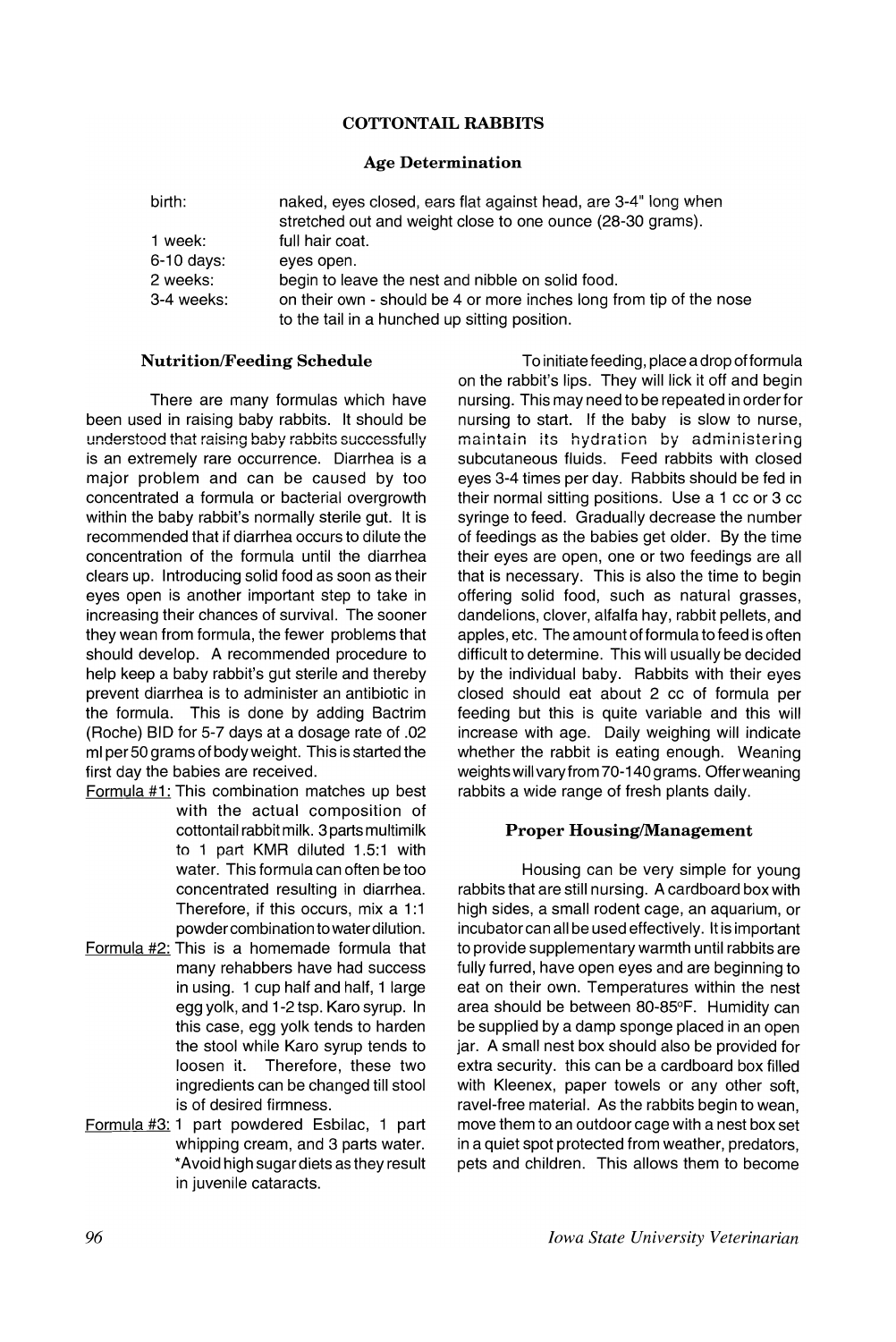acclimated to the outdoors. Use a fine wire such as 1/4" mesh. Cage should be double wired for extra protection, and be as large as possible.

Wild rabbits throughout their stay with a rehabilitator should be kept in as quiet and stressfree an environment as possible. Under no circumstances should they be accustomed to being exposed to the family pets or any other known predator. Human contact should be kept to a minimum. It is also advised to raise two or more bunnies together.

#### Handling

Handling must be kept to a minimum when dealing with rabbits. Hold the baby firmly but gently so that it feels secure. Rabbits have a tendency to jump suddenly and quickly so be prepared.

#### Common Problems

Diarrhea, stress, and fractures are the most commonly seen problems. The causes and prevention of diarrhea were discussed earlier. If diarrhea becomes a problem, subcutaneous fluids, and/or diluting the formula should be done in order to maintain hydration. A small dose, 1 cc/lb., of Kaopectate can be used to try to control the diarrhea. Stress can be prevented by providing a quiet, calm environment. Fractures can also be avoided by careful handling, safe housing and preventing disturbances from occurring. Rabbits have a light skeleton and powerful muscles which results easily in fractures. The lumbosacral area is the most prone to fractures. Fractures, if they do occur, are not very amendable to treatment due to the disposition of the animal.

## Release

Rabbits are ready to be released once they are 4-5 weeks old, eating on their own, are shy and frightened of humans and other animals and are healthy. A meadow or field that has proper brush cover is the ideal spot for release. The best time for release is during the late afternoon when rabbits are becoming most active. (See release site considerations in the introduction.)

## SQUIRRELS

Unlike rabbits, squirrels are very hardy and relatively easy to raise.

## Age Determination

birth: 8-10 days: 3 weeks: 4-5 weeks: 5 weeks: 6 weeks: 8-9 weeks: 12 weeks: Baby squirrels are normally born in mid March and July. Birth weights range between 14-18 grams. They are born naked, blind, deaf, and have no teeth, but their claws are well developed and vibrissae are present on chin and nose. Squirrels develop slowly when compared to other rodents. Fox squirrels develop fur along their back (gray squirrels about day 14). lower incisors erupt. eyes open. upper incisors erupt. ears open. weaned in wild. on their own.

## Nutrition/Feeding Schedule

The first 2-3 feedings should be an oral electrolyte solution as mentioned in the introduction.

Formula #1: Esbilac mixed 1 part powder to 2 parts water. If diarrhea becomes a problem, dilute formula with 3 parts water.

- Formula #2: 1 part powdered Esbilac to 1 part powder multimilk. Then mix 1 part powder combination with 2 parts water.
- Formula #3: KMR mixed 1 part powder to 2 parts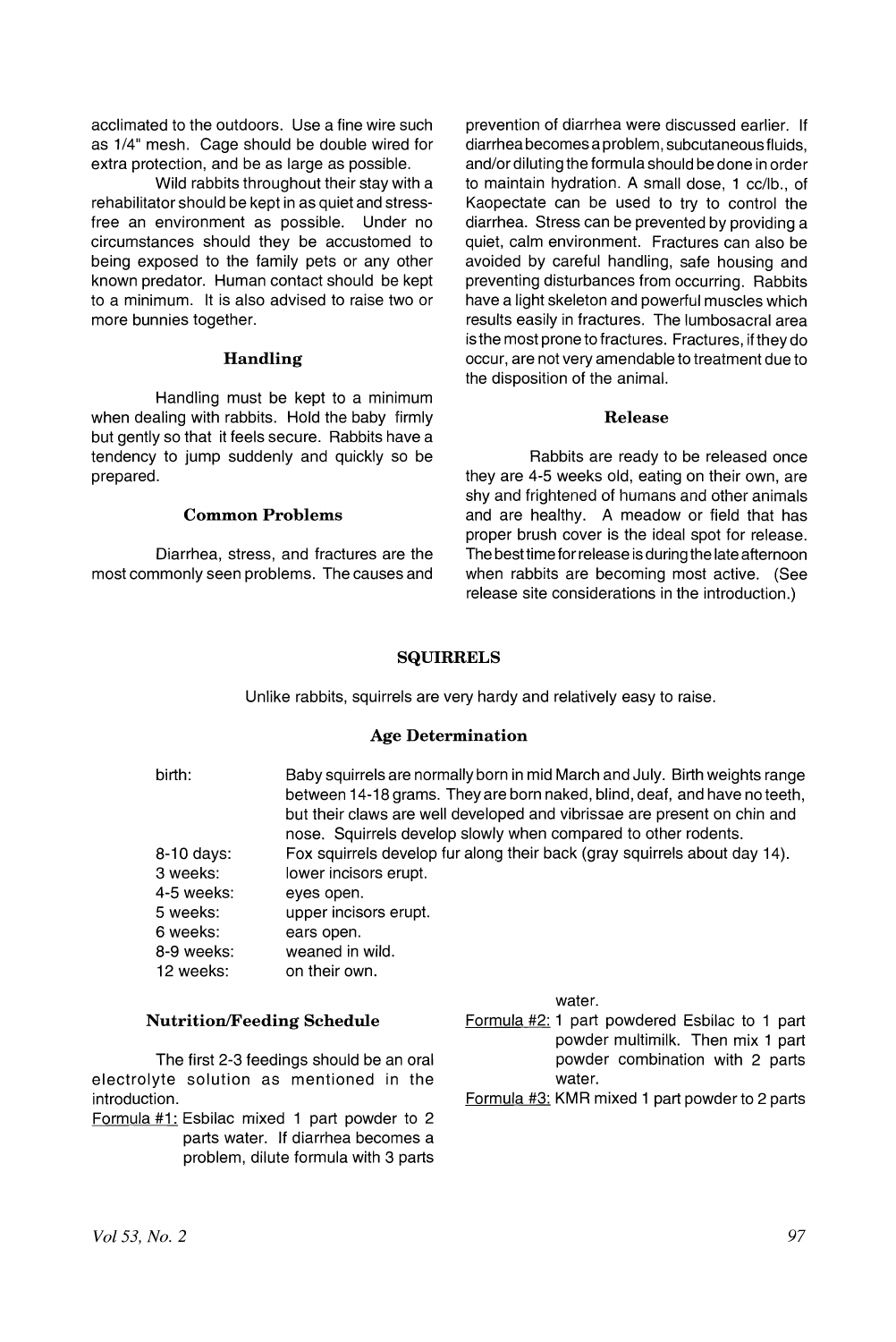# Feeding Regimen (Stone and Fender, 1985):

| <u>Age</u> | Amount         | <b>Frequency</b> | <b>Night Feeding</b> |
|------------|----------------|------------------|----------------------|
| birth-1wk. | $1/2 - 2$ cc's | every 2 hrs.     | one (after 11 pm)    |
| 1-2 weeks  | $2-4$ cc's     | every 2 hrs.     | maybe                |
| 2-3 weeks  | $4-6$ cc's     | every 3 hrs.     | no                   |
| 3-4 weeks  | $8-10$ cc's    | every 3-4 hrs.   | no                   |
| 4-6 weeks  | $10-15$ cc's   | every 4 hrs.     | no                   |
| 6-8 weeks  | $15-18$ $cc's$ | every 6-8 hrs.   | no                   |

#### water.

This feeding regimen will vary slightly with each individual. Feed babies with a 1 cc or 3 cc syringe. A small pet nurser can also be used. Squirrels are enthusiastic eaters so be careful that the nipple opening is not too large. Solid foods should be introduced when the eyes open. A commercially prepared rodent chow should be fed as 80-90% of the diet. Fruits, vegetables and other natural food items make up the rest of the diet. Feed the rodent chow in the morning and the other food at night to insure a well balanced diet. Metabolic bone disease is a common occurrence in baby squirrels fed a diet of inadequate calcium: phosphorus ratio. Supplementary foods include broccoli, carrots, corn on the cob, apples, bananas, fruit tree leaves, assorted nuts (raw and unsalted), and high quality dry dog food and cat food can also be given. Natural food of squirrels include: nuts, soybeans, corn, berries, fruit, buds, seeds, bark, insects, eggs and baby birds. As release time approaches, increase the amount and kind of natural foods the squirrels will find in their area. Also, hide the food within their cage so they learn to search for food. Lab animal water bottles can be used as they cause less mess and are more sanitary. A rodent mineral block should also be provided.

## Proper Housing/Management

As with rabbits, young squirrels with closed eyes can be housed in the same simple containers with the same heat sources. At five weeks, squirrels can be housed within a small cage. Their previous nest box should be placed in the cage as added security. Branches must be added for exercise and playing. Part of the cage should receive supplemental heat to ease the transition and in case they need it. As they grow and become stronger, they can be moved to an outside pen (minimum requirements for juveniles are 4'x6'x41 ) for a few hours during the day. Protection from the elements and predators is

mandatory. The squirrels must not be exposed to cats and dogs in a favorable manner, they must develop a natural fear for all possible predators. As they reach 8 weeks of age, they can be moved to an outside cage permanently. There should be a nest box as well as many branches and other hiding places available. A pan of clean soil and leaves should be placed within the cage to stimulate digging and caching behavior. As with other wild animals, it is best for the animals involved to be raised in a group.

# Handling

Baby squirrels should be fed in a belly down position. They need to be held securely but gently. Baby animals need affection so during the period of formula feeding, this can be given freely. Once the weaning process begins, gradually decrease the time spent with them. When the squirrels are weaned, they should have as little contact as possible with the rehabilitator in order to develop a normal wariness of humans.

## Common Problems

Aspiration of formula can occur quite easily in baby squirrels if the nipple opening is too large. They are normally very eager eaters and still suck greedily on their bottles. By feeding slowly with a syringe or using a nipple with an appropriate size opening, this can be avoided. If formula appears in the nose, aspiration can easily occur secondary to this. The nose must be blotted to make the baby sneeze the rest out. Hold the baby upside down for a few seconds to remove more formula from the airways. If more is present, use a small bulb syringe and remove milk gently from the nose, and repeat till gone.

Genital suckling can be a major problem among baby squirrels. Watch the male squirrels for signs of swelling or blockage. If blocked, soak the penis with a warm, moist cloth to soften the crust. Pull off crust so that the opening is clear.